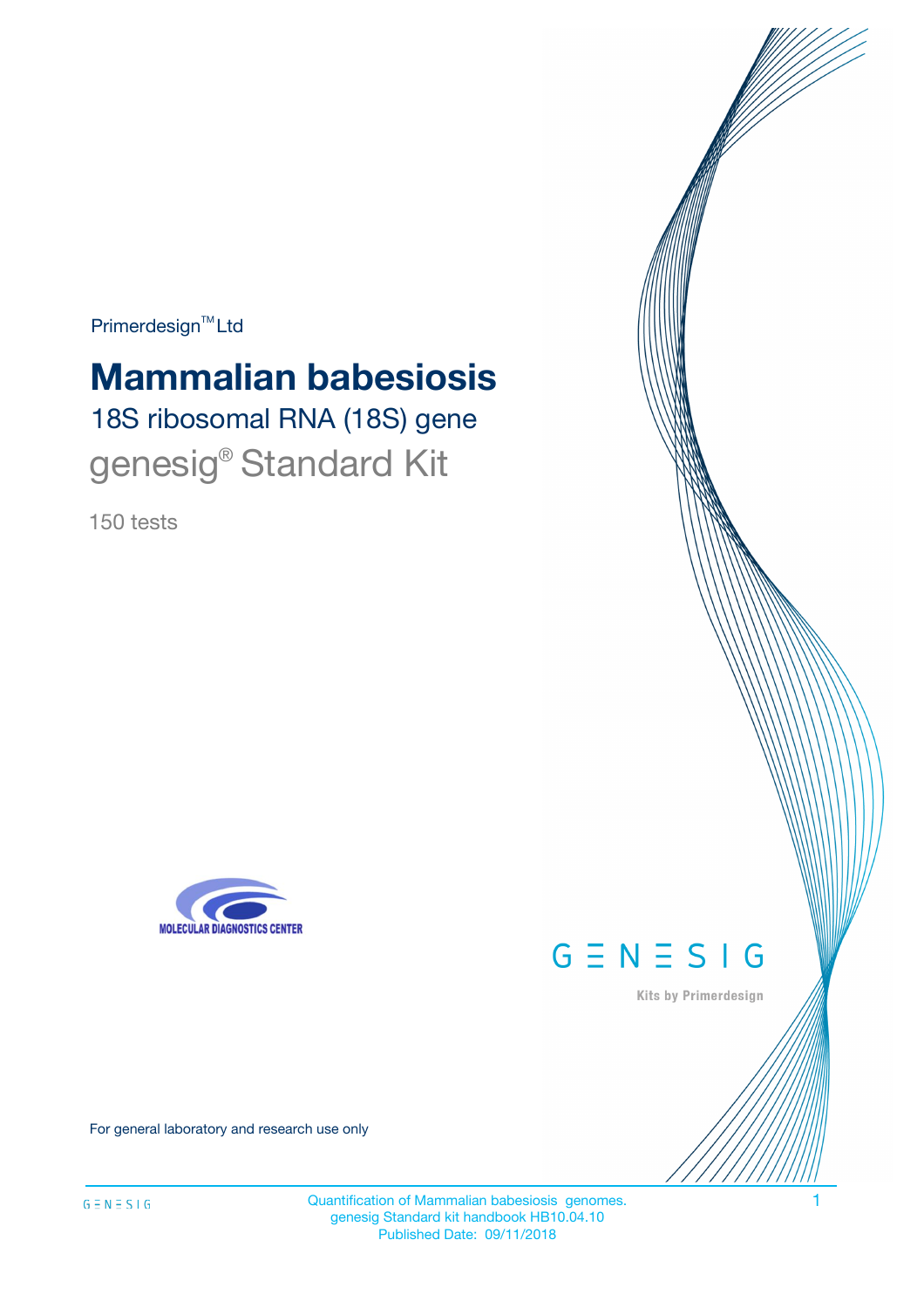## Introduction to Mammalian babesiosis

Babesia species are parasitic protozoans of the Apicomplexa phylum that infect organisms causing a haemolytic anaemia known as babesiosis.

These protozoa use ticks of the Ixodidae family as a vector. During tick feeding on an invertebrate host, the trophozoite form is injected into the host blood system resulting in invasion of the erythrocytes by apicoplast action. This group of organelles secretes enzymes which erode the cellular membrane of the red blood cells facilitating entry. Once within the cells, binary fission takes place resulting in the rupture of the cells allowing protozoan spread through the blood stream and causing anaemia. The merozoite form is subsequently ingested by the tick vector in a blood meal where it locates to the midgut and multiplies. Migration to the salivary glands facilitates passing of the parasite to a new host.

Infection with a Babesia species results in Babesiosis, a disease which presents with different symptoms depending on the causative agent. Infection with Babesia can result in increased body temperature, loss of appetite, malaise, anaemia, severe weight loss and enlargement of the spleen and liver. If the central nervous system is affected, respiratory or circulatory failure may occur causing seizures and ataxia.

Oral atovaquone with oral azithromycin is the most commonly used treatment for infection with B. divergens and B. microti. However, supportive therapy using intravenous fluid replacement is also important and severe anaemia can be treated with whole blood transfusions. In severe cases, blood transfusions have been performed just to lower the parasitic load in the individual.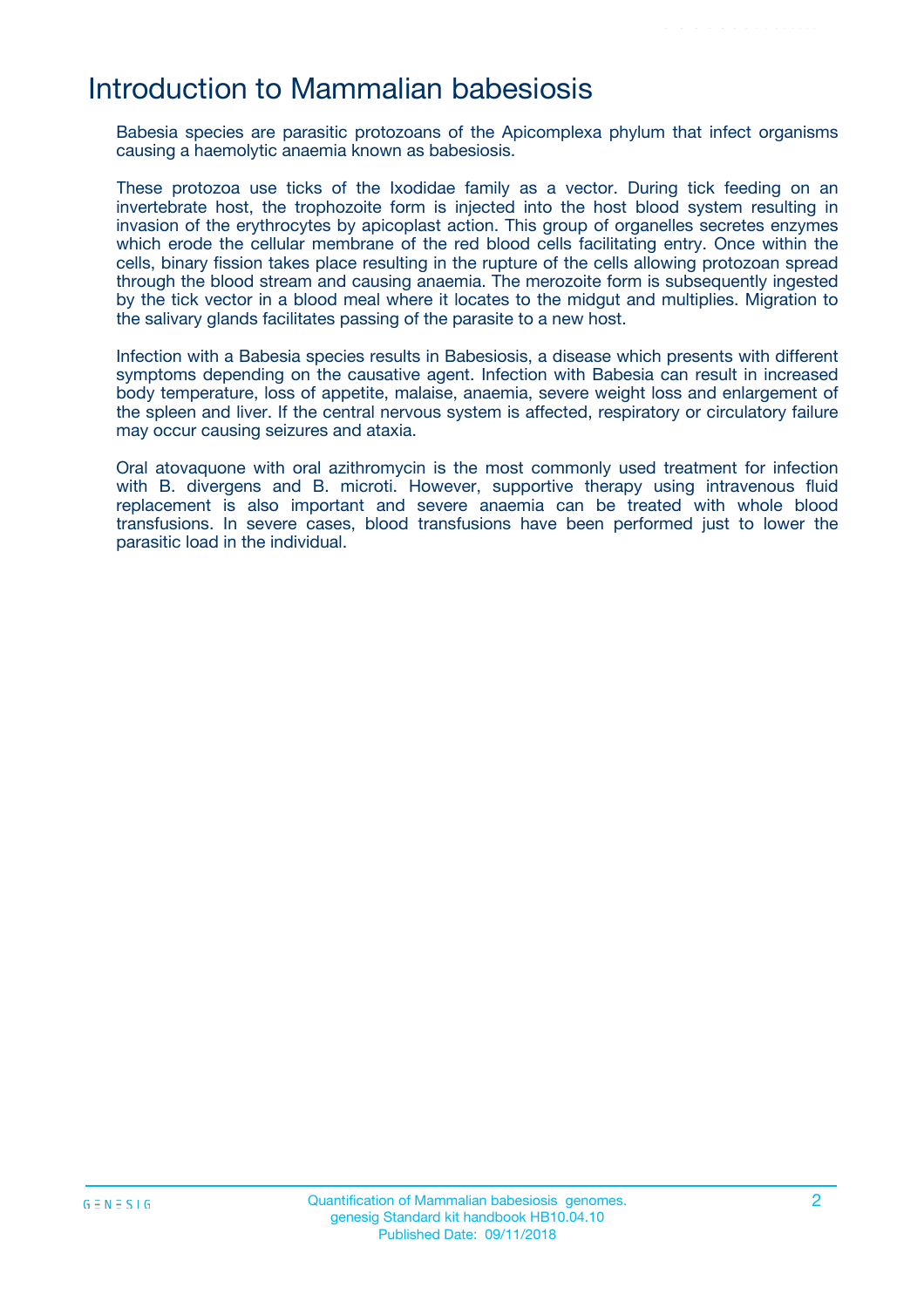

The Primerdesign genesig Kit for Mammalian babesiosis (M.babesiosis) genomes is designed for the in vitro quantification of M.babesiosis genomes. The kit is designed to have a broad detection profile. Specifically, the primers represent 100% homology with over 95% of the NCBI database reference sequences available at the time of design.

The dynamics of genetic variation means that new sequence information may become available after the initial design. Primerdesign periodically reviews the detection profiles of our kits and when required releases new versions.

Our kit for Babesia species genomes has been designed for the detection of the Babesia species that cause babesiosis in mammalian species. The 18S ribosomal gene, is the ideal target to achieve a broad based detection profile within this genus. The primers and probe sequences in this kit have 100% homology with over 95% of reference sequences contained in the NCBI database.

This kit will detect B.gibsoni, B.canis canis, B.canis vogeli, B.canis rossi, B.crassa, B.major, B.hongkongnensis, B.caballia, B.ovata, B.occultans, B.microti, B. divergens, B. capreoli, B. odocoilei, and B.bigemina.

If you require further information, or have a specific question about the detection profile of this kit then please send an e.mail to enquiry@primerdesign.co.uk and our bioinformatics team will answer your question.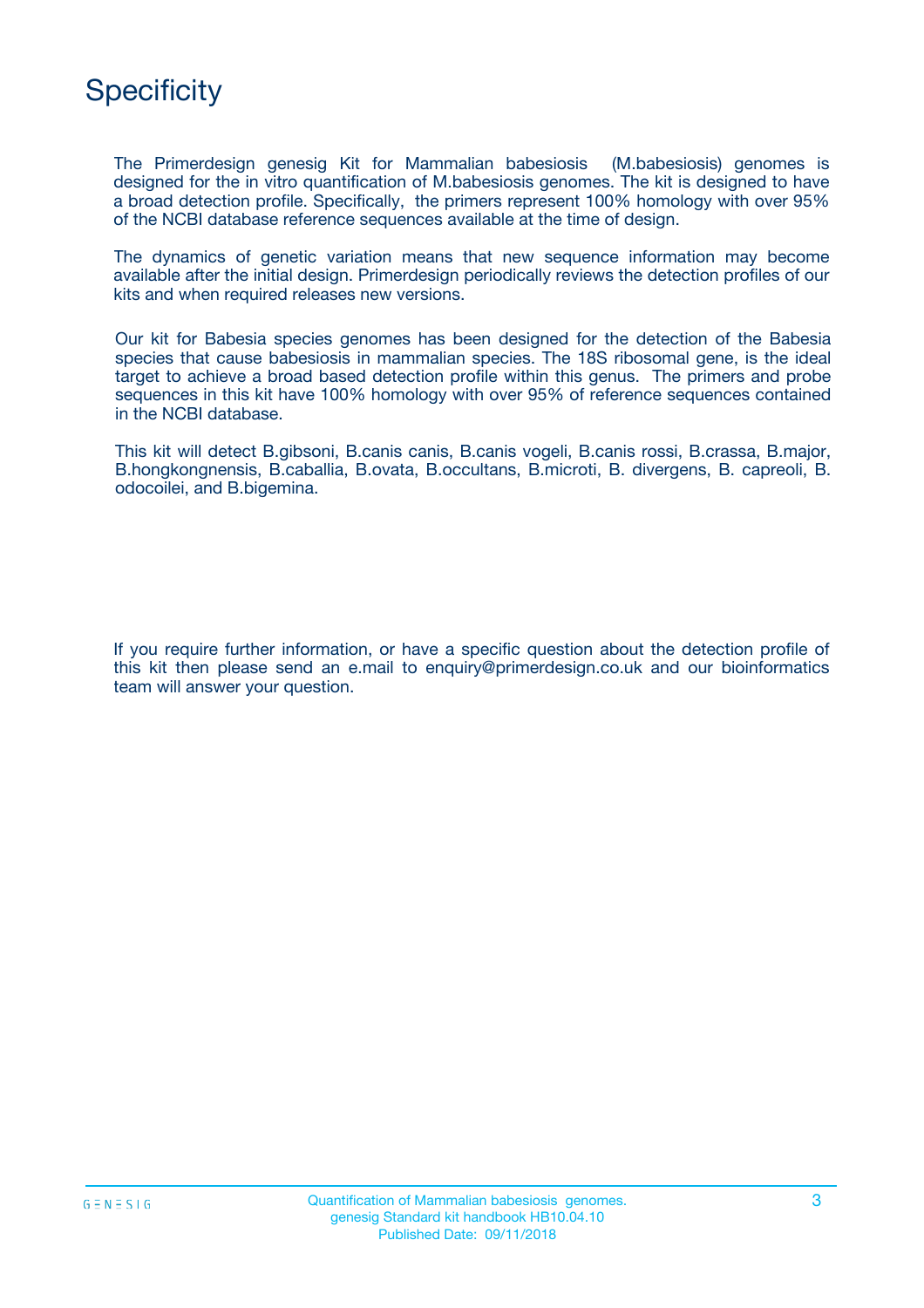## Kit contents

- **M.babesiosis specific primer/probe mix (150 reactions BROWN)** FAM labelled
- **M.babesiosis positive control template (for Standard curve RED)**
- **RNase/DNase free water (WHITE)** for resuspension of primer/probe mixes
- **Template preparation buffer (YELLOW)** for resuspension of positive control template and standard curve preparation

## Reagents and equipment to be supplied by the user

#### **Real-time PCR Instrument**

#### **Extraction kit**

This kit is recommended for use with genesig Easy DNA/RNA extraction kit. However, it is designed to work well with all processes that yield high quality RNA and DNA with minimal PCR inhibitors.

#### **oasig**TM **lyophilised or Precision**®**PLUS 2X qPCR Master Mix**

This kit is intended for use with oasig or PrecisionPLUS2X qPCR Master Mix.

**Pipettors and Tips**

**Vortex and centrifuge**

**Thin walled 1.5 ml PCR reaction tubes**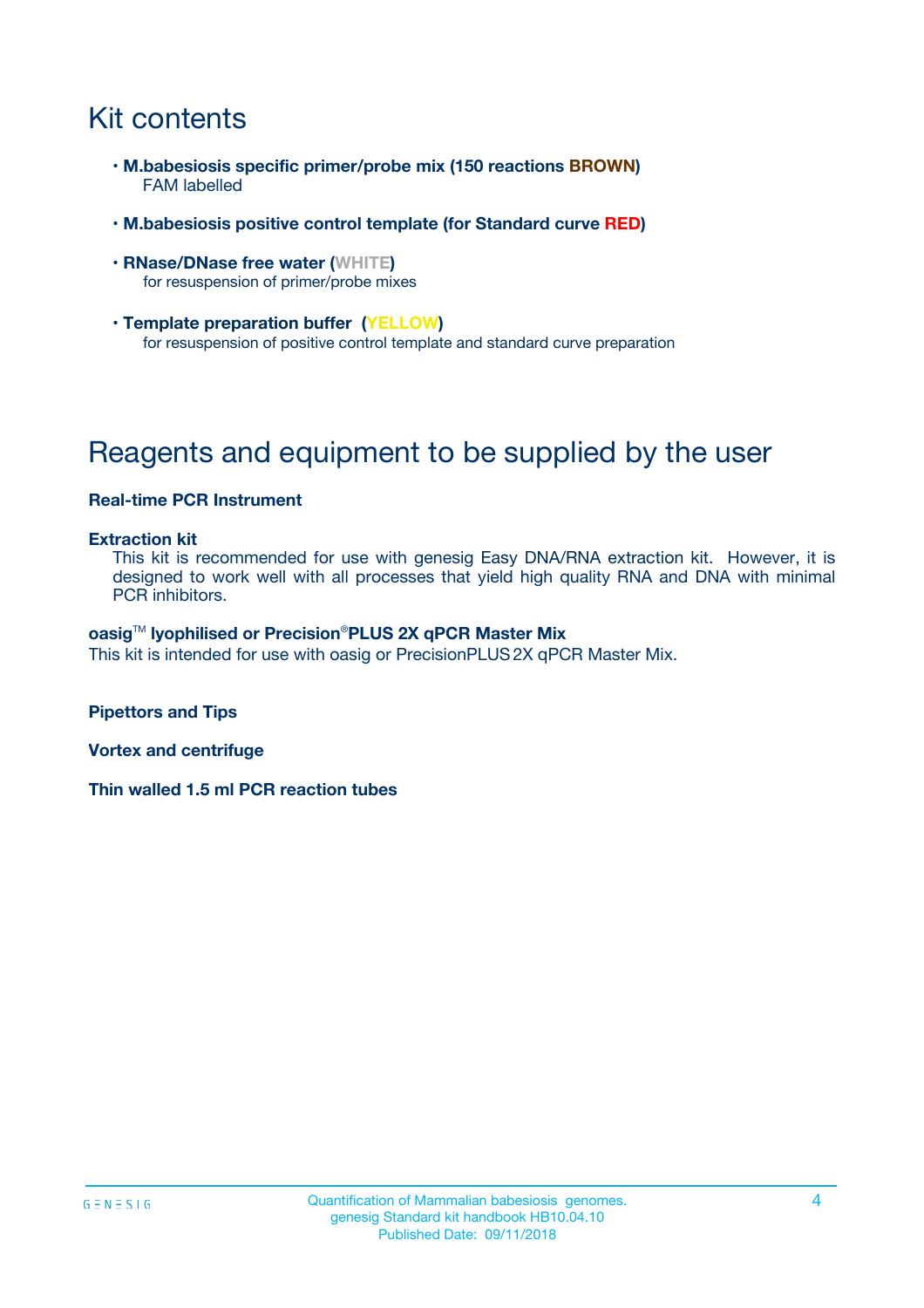### Kit storage and stability

This kit is stable at room temperature but should be stored at -20ºC on arrival. Once the lyophilised components have been resuspended they should not be exposed to temperatures above -20°C for longer than 30 minutes at a time and unnecessary repeated freeze/thawing should be avoided. The kit is stable for six months from the date of resuspension under these circumstances.

If a standard curve dilution series is prepared this can be stored frozen for an extended period. If you see any degradation in this serial dilution a fresh standard curve can be prepared from the positive control.

Primerdesign does not recommend using the kit after the expiry date stated on the pack.

### Suitable sample material

All kinds of sample material suited for PCR amplification can be used. Please ensure the samples are suitable in terms of purity, concentration, and DNA integrity. Always run at least one negative control with the samples. To prepare a negative-control, replace the template DNA sample with RNase/DNase free water.

### Dynamic range of test

Under optimal PCR conditions genesig M.babesiosis detection kits have very high priming efficiencies of >95% and can detect less than 100 copies of target template.

### Notices and disclaimers

This product is developed, designed and sold for research purposes only. It is not intended for human diagnostic or drug purposes or to be administered to humans unless clearly expressed for that purpose by the Food and Drug Administration in the USA or the appropriate regulatory authorities in the country of use. During the warranty period Primerdesign genesig detection kits allow precise and reproducible data recovery combined with excellent sensitivity. For data obtained by violation to the general GLP guidelines and the manufacturer's recommendations the right to claim under guarantee is expired. PCR is a proprietary technology covered by several US and foreign patents. These patents are owned by Roche Molecular Systems Inc. and have been sub-licensed by PE Corporation in certain fields. Depending on your specific application you may need a license from Roche or PE to practice PCR. Additional information on purchasing licenses to practice the PCR process may be obtained by contacting the Director of Licensing at Roche Molecular Systems, 1145 Atlantic Avenue, Alameda, CA 94501 or Applied Biosystems business group of the Applera Corporation, 850 Lincoln Centre Drive, Foster City, CA 94404. In addition, the 5' nuclease assay and other homogeneous amplification methods used in connection with the PCR process may be covered by U.S. Patents 5,210,015 and 5,487,972, owned by Roche Molecular Systems, Inc, and by U.S. Patent 5,538,848, owned by The Perkin-Elmer Corporation.

### Trademarks

Primerdesign™ is a trademark of Primerdesign Ltd.

genesig $^\circledR$  is a registered trademark of Primerdesign Ltd.

The PCR process is covered by US Patents 4,683,195, and 4,683,202 and foreign equivalents owned by Hoffmann-La Roche AG. BI, ABI PRISM® GeneAmp® and MicroAmp® are registered trademarks of the Applera Genomics (Applied Biosystems Corporation). BIOMEK® is a registered trademark of Beckman Instruments, Inc.; iCycler™ is a registered trademark of Bio-Rad Laboratories, Rotor-Gene is a trademark of Corbett Research. LightCycler™ is a registered trademark of the Idaho Technology Inc. GeneAmp®, TaqMan® and AmpliTaqGold® are registered trademarks of Roche Molecular Systems, Inc., The purchase of the Primerdesign reagents cannot be construed as an authorization or implicit license to practice PCR under any patents held by Hoffmann-LaRoche Inc.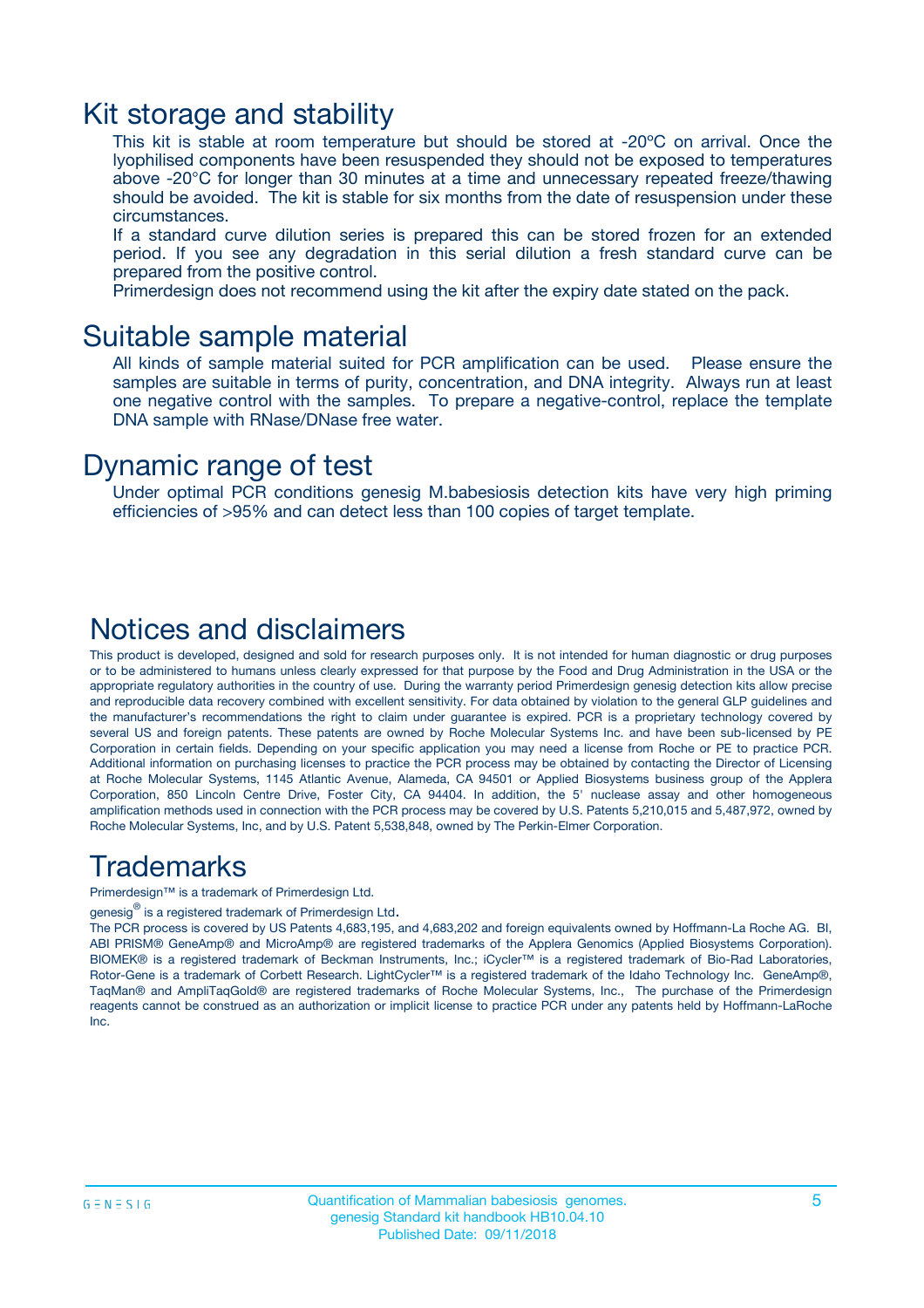## Principles of the test

#### **Real-time PCR**

A M.babesiosis specific primer and probe mix is provided and this can be detected through the FAM channel.

The primer and probe mix provided exploits the so-called TaqMan® principle. During PCR amplification, forward and reverse primers hybridize to the M.babesiosis DNA. A fluorogenic probe is included in the same reaction mixture which consists of a DNA probe labeled with a 5`-dye and a 3`-quencher. During PCR amplification, the probe is cleaved and the reporter dye and quencher are separated. The resulting increase in fluorescence can be detected on a range of qPCR platforms.

#### **Positive control**

For copy number determination and as a positive control for the PCR set up, the kit contains a positive control template. This can be used to generate a standard curve of M.babesiosis copy number / Cq value. Alternatively the positive control can be used at a single dilution where full quantitative analysis of the samples is not required. Each time the kit is used, at least one positive control reaction must be included in the run. A positive result indicates that the primers and probes for detecting the target M.babesiosis gene worked properly in that particular experimental scenario. If a negative result is obtained the test results are invalid and must be repeated. Care should be taken to ensure that the positive control does not contaminate any other kit component which would lead to false-positive results. This can be achieved by handling this component in a Post PCR environment. Care should also be taken to avoid cross-contamination of other samples when adding the positive control to the run. This can be avoided by sealing all other samples and negative controls before pipetting the positive control into the positive control well.

#### **Negative control**

To validate any positive findings a negative control reaction should be included every time the kit is used. For this reaction the RNase/DNase free water should be used instead of template. A negative result indicates that the reagents have not become contaminated while setting up the run.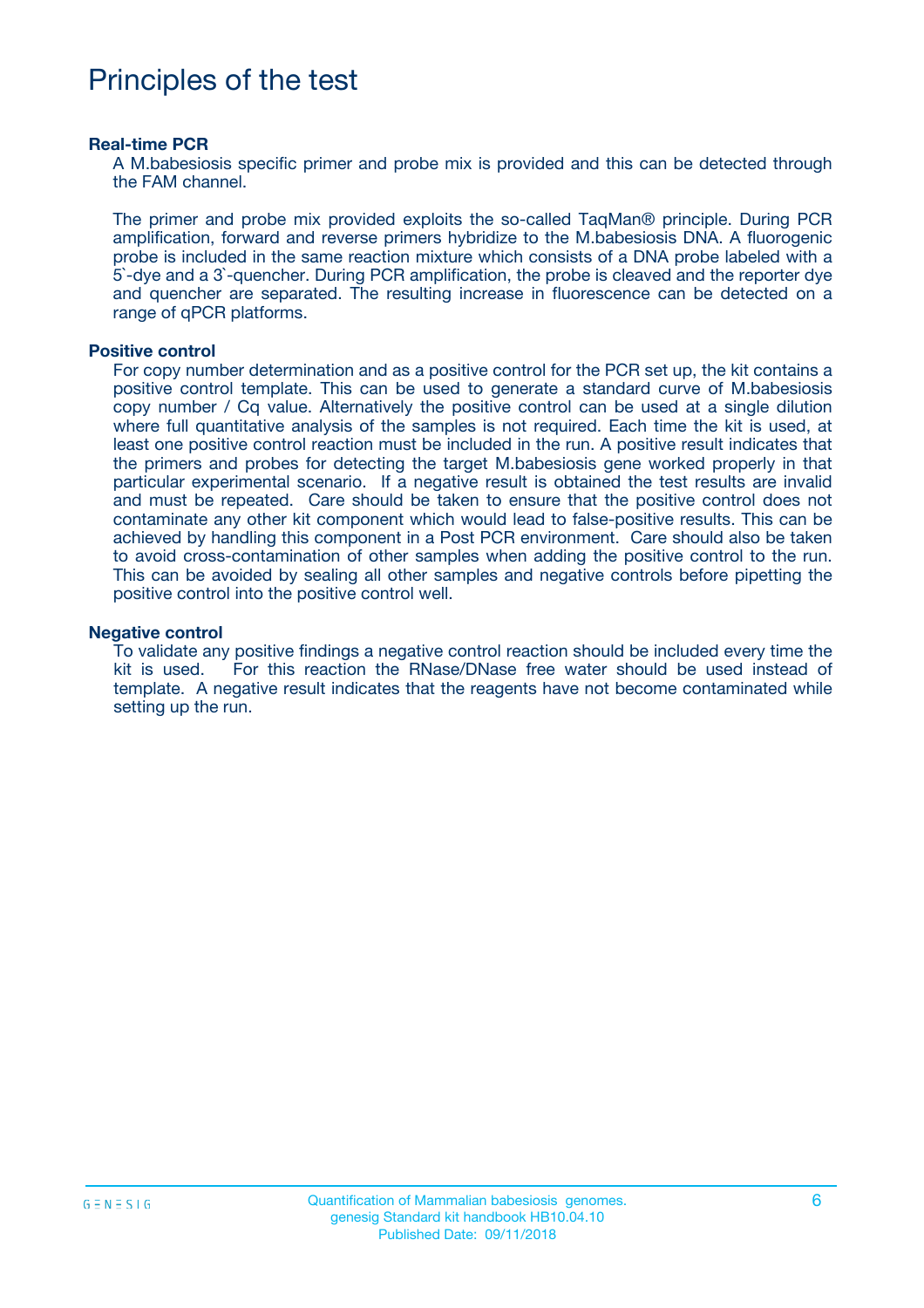## Resuspension protocol

To minimize the risk of contamination with foreign DNA, we recommend that all pipetting be performed in a PCR clean environment. Ideally this would be a designated PCR lab or PCR cabinet. Filter tips are recommended for all pipetting steps.

#### **1. Pulse-spin each tube in a centrifuge before opening.**

This will ensure lyophilised primer and probe mix is in the base of the tube and is not spilt upon opening the tube.

**2. Resuspend the kit components in the RNase/DNase free water supplied, according to the table below.**

To ensure complete resuspension, vortex each tube thoroughly.

| Component - resuspend in water        | Volume |
|---------------------------------------|--------|
| <b>Pre-PCR pack</b>                   |        |
| M.babesiosis primer/probe mix (BROWN) | 165 ul |

### **3. Resuspend the positive control template in the template preparation buffer supplied, according to the table below:**

To ensure complete resuspension, vortex the tube thoroughly.

| Component - resuspend in template preparation buffer | Wolume' |
|------------------------------------------------------|---------|
| <b>Post-PCR heat-sealed foil</b>                     |         |
| M.babesiosis Positive Control Template (RED) *       | 500 µl  |

\* This component contains high copy number template and is a VERY significant contamination risk. It must be opened and handled in a separate laboratory environment, away from the other components.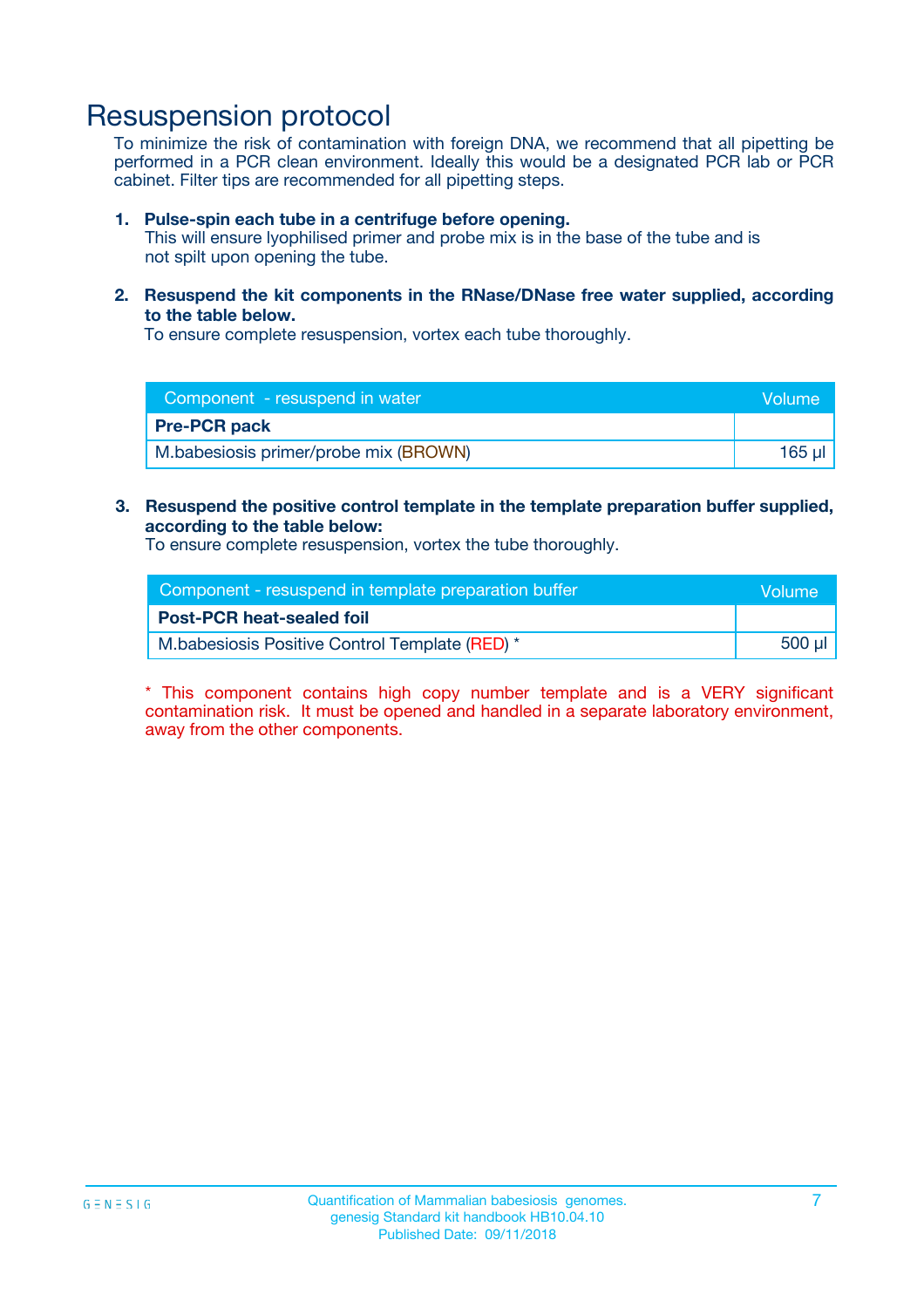## qPCR detection protocol

**1. For each DNA sample prepare a reaction mix according to the table below:** Include sufficient reactions for positive and negative controls.

| Component                                 | Volume          |
|-------------------------------------------|-----------------|
| oasig or PrecisionPLUS 2X qPCR Master Mix | 10 $\mu$        |
| M.babesiosis primer/probe mix (BROWN)     | 1 $\mu$         |
| <b>RNase/DNase free water (WHITE)</b>     | $4 \mu$         |
| <b>Final Volume</b>                       | 15 <sub>µ</sub> |

- **2. Pipette 15µl of this mix into each well according to your qPCR experimental plate set up.**
- **3. Prepare DNA templates for each of your samples.**
- **4. Pipette 5µl of DNA template into each well, according to your experimental plate set up.**

For negative control wells use 5µl of RNase/DNase free water. The final volume in each well is 20µl.

**5. If a standard curve is included for quantitative analysis, prepare a reaction mix according to the table below:**

| Component                                 | Volume     |
|-------------------------------------------|------------|
| oasig or PrecisionPLUS 2X qPCR Master Mix | 10 µl      |
| M.babesiosis primer/probe mix (BROWN)     | 1 µI       |
| <b>RNase/DNase free water (WHITE)</b>     | $4 \mu$    |
| <b>Final Volume</b>                       | $15$ $\mu$ |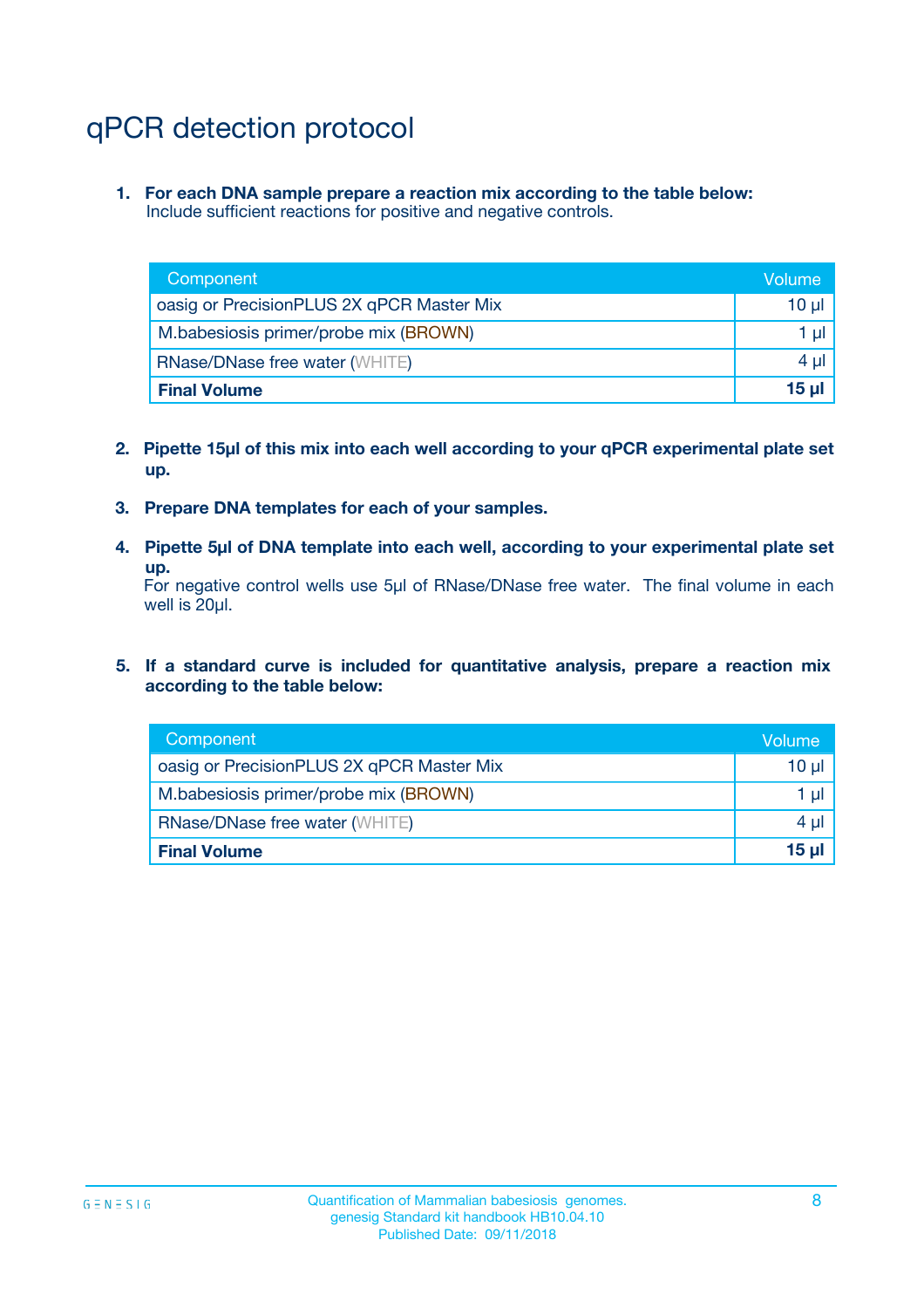### **6. Preparation of a standard curve dilution series.**

- 1) Pipette 90µl of template preparation buffer into 5 tubes and label 2-6
- 2) Pipette 10µl of Positive Control Template (RED) into tube 2
- 3) Vortex thoroughly
- 4) Change pipette tip and pipette 10µl from tube 2 into tube 3
- 5) Vortex thoroughly

Repeat steps 4 and 5 to complete the dilution series

| <b>Standard Curve</b>         | <b>Copy Number</b>     |
|-------------------------------|------------------------|
| Tube 1 Positive control (RED) | $2 \times 10^5$ per µl |
| Tube 2                        | $2 \times 10^4$ per µl |
| Tube 3                        | $2 \times 10^3$ per µl |
| Tube 4                        | $2 \times 10^2$ per µl |
| Tube 5                        | 20 per µl              |
| Tube 6                        | $2$ per $\mu$          |

7. Pipette 5µl of standard template into each well for the standard curve according to your experimental plate set up.

The final volume in each well is 20µl.

## qPCR amplification protocol

Amplification conditions using oasig or PrecisionPLUS2X qPCR Master Mix.

|             | <b>Step</b>       | <b>Time</b>     | Temp           |
|-------------|-------------------|-----------------|----------------|
|             | Enzyme activation | 2 min           | $95^{\circ}$ C |
| Cycling x50 | Denaturation      | 10 <sub>s</sub> | 95 $°C$        |
|             | DATA COLLECTION * | 60 s            | 60 °C          |

\* Fluorogenic data should be collected during this step through the FAM channel